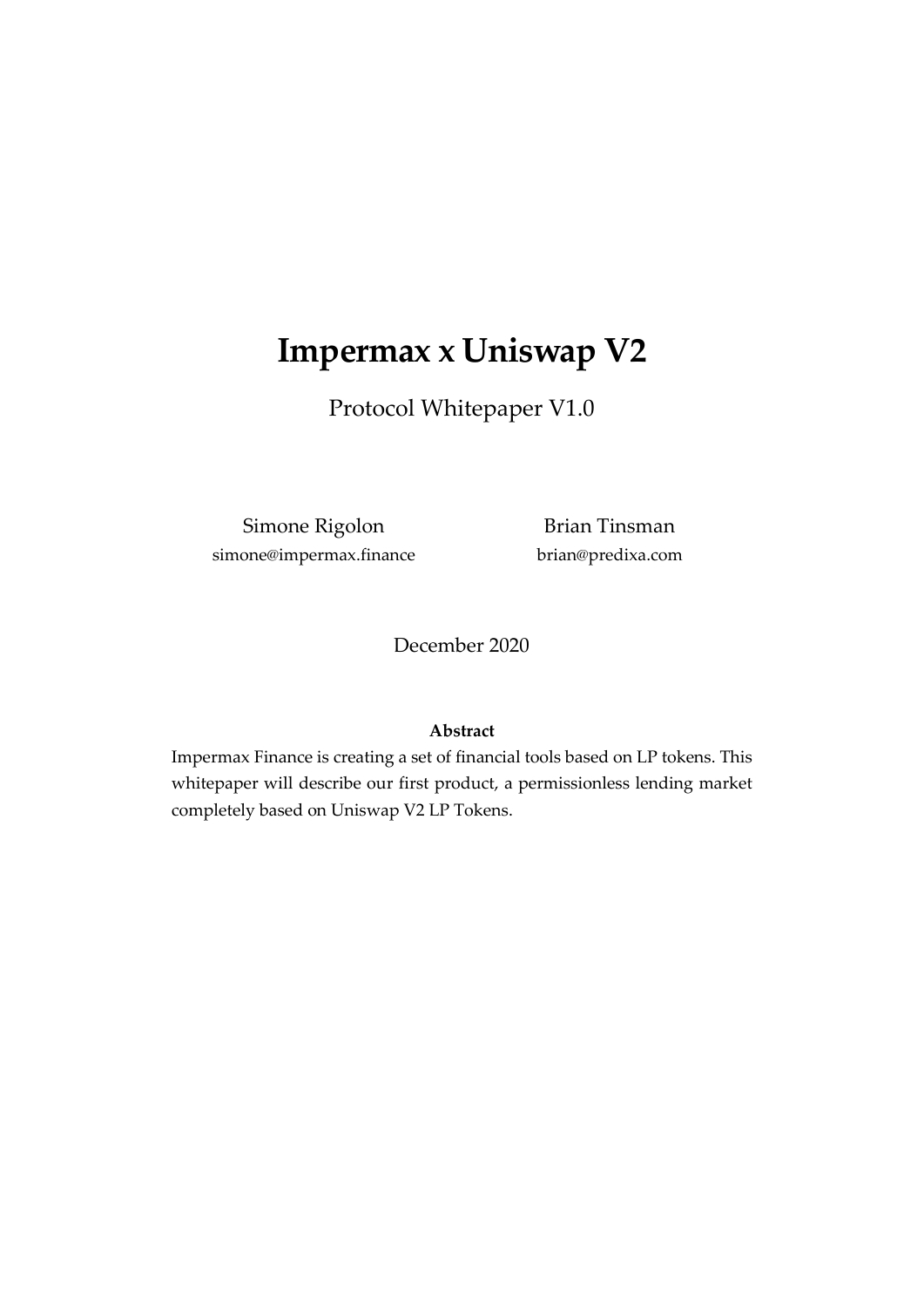# **Contents**

| $\mathbf{1}$   |     |  |  |  |  |  |
|----------------|-----|--|--|--|--|--|
|                | 1.1 |  |  |  |  |  |
|                | 1.2 |  |  |  |  |  |
|                | 1.3 |  |  |  |  |  |
| $\overline{2}$ |     |  |  |  |  |  |
|                | 2.1 |  |  |  |  |  |
|                | 2.2 |  |  |  |  |  |
|                | 2.3 |  |  |  |  |  |
| 3              |     |  |  |  |  |  |
|                | 3.1 |  |  |  |  |  |
|                | 3.2 |  |  |  |  |  |
|                | 3.3 |  |  |  |  |  |
|                | 3.4 |  |  |  |  |  |
|                | 3.5 |  |  |  |  |  |
|                | 3.6 |  |  |  |  |  |
|                | 3.7 |  |  |  |  |  |
| 4              |     |  |  |  |  |  |
|                |     |  |  |  |  |  |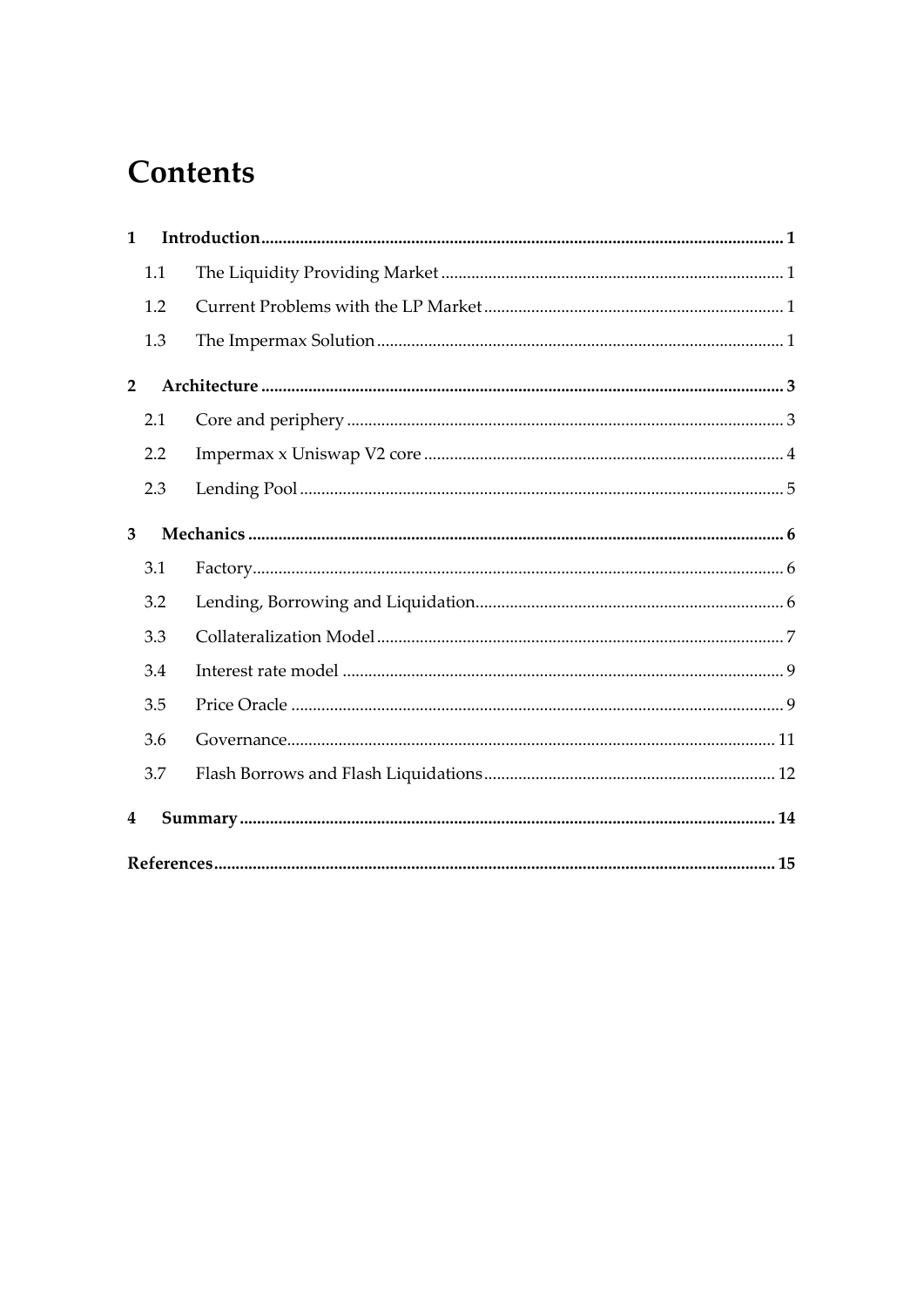# <span id="page-2-0"></span>**1 Introduction**

## <span id="page-2-1"></span>**1.1 The Liquidity Providing Market**

Automated market making (AMM) platforms experienced explosive growth in 2020, going from nearly nothing to about \$600 million USD in daily trading volume on decentralized exchanges like Uniswap, SushiSwap, Curve, and Balancer [1].

These platforms rely on liquidity providers to lock ETH and other assets in permissionless smart contracts. In return, the providers receive incentives such as transaction fees. The locked tokens are held in a pool, and the provider is issued LP tokens, which represent their share of that pool. At the time of writing, there are about \$3.5 billion USD worth of LP tokens locked on AMM platforms [2].

### <span id="page-2-2"></span>**1.2 Current Problems with the LP Market**

#### **1.2.1 Risk of Impermanent Loss**

A liquidity provider must lock up some ratio of different tokens together, usually in a pair. When there is a change in the relative prices of tokens in a pair, the AMM system leaves the liquidity provider holding fewer of the high-value tokens and more of the lowvalue tokens, making the LP token worth less. This is known as impermanent loss, and it's a major risk factor for liquidity providers seeking good ROI. Reducing this risk would encourage risk-averse investors to enter the LP market.

#### **1.2.2 Lost Collateral Opportunity**

Lending markets do not generally accept LP tokens as collateral, even if the LP tokens are backed by assets that are accepted. Loans of tokenized assets serve many uses, such as increasing leverage, hedging, and delaying capital gains. Keeping funds in LP tokens therefore incurs an opportunity cost.

## <span id="page-2-3"></span>**1.3 The Impermax Solution**

Impermax creates a permissionless lending market where liquidity providers can use their LP tokens as collateral to borrow the tokens in that pair. This largely **solves the problem of impermanent loss**. Lenders can indirectly provide liquidity to the AMM and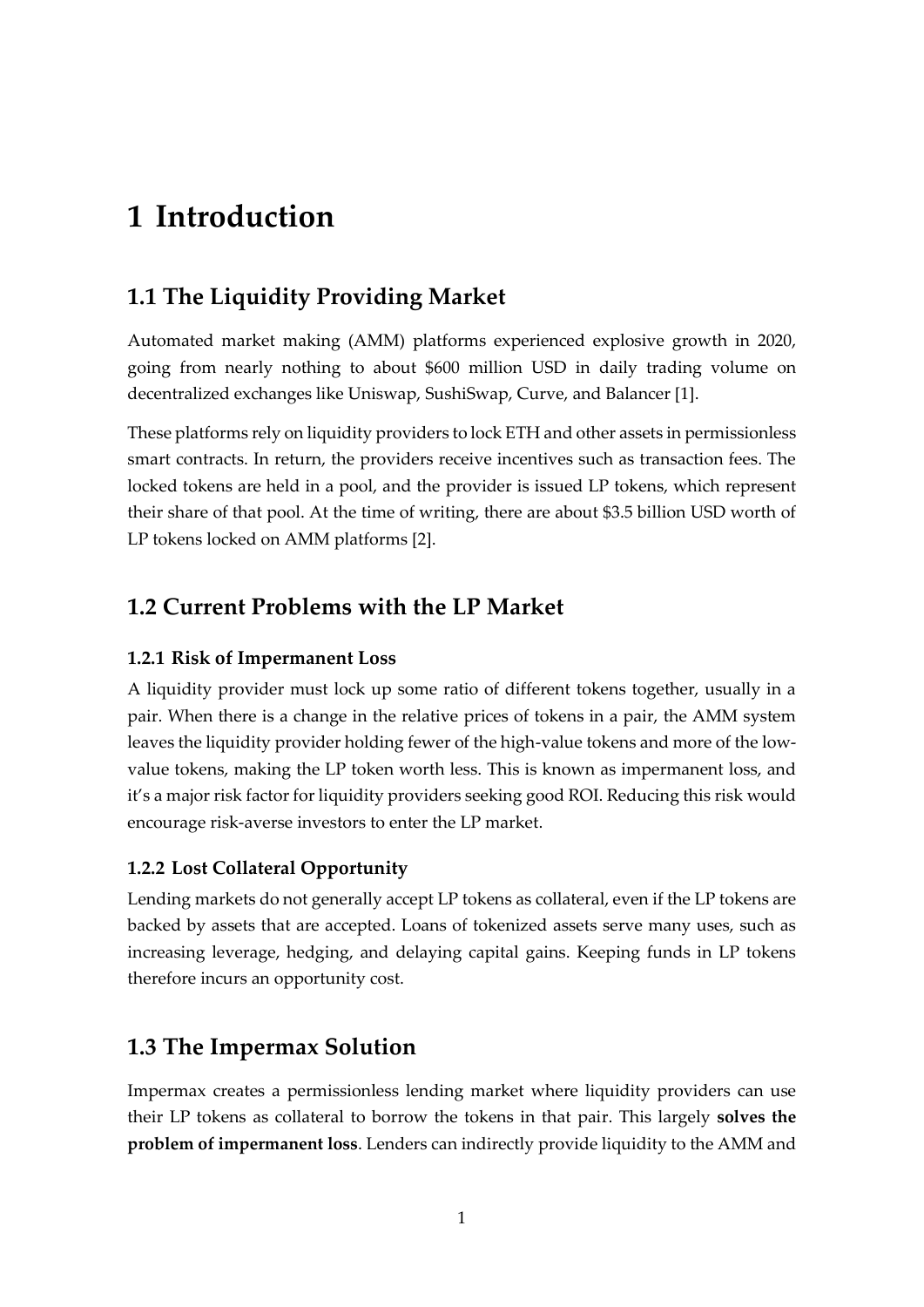earn a yield by lending tokens to a borrower with no risk of LP token devaluation. It also **allows borrowers leverage on LP tokens.** Borrowers who are more comfortable with risk can borrow assets to lock up for even more LP tokens, allowing leverage on their yield.

With this solution, Impermax is aiming to become the world's top lending marketplace based on LP tokens.

#### **1.3.1 Novel Solutions**

The Impermax lending market is built around two innovations. The first is its unique economic architecture, which keeps all lending pair pools separate. This means that if a borrower's position is liquidated in one pair, the other pairs will not be affected.

The second novel structure is the collateralization model. Instead of using a loan-to-value calculation for collateral, Impermax uses a parameter called "safety margin" to reduce the required over-collateralization and provide much higher leverage than similar current designs.

#### **1.3.2 Productization**

The first supported AMM will be Uniswap V2 and will include every pair on the platform. Uniswap V2 has about \$1.6 billion USD worth of LP tokens which will immediately be available for use. Other AMMs will follow.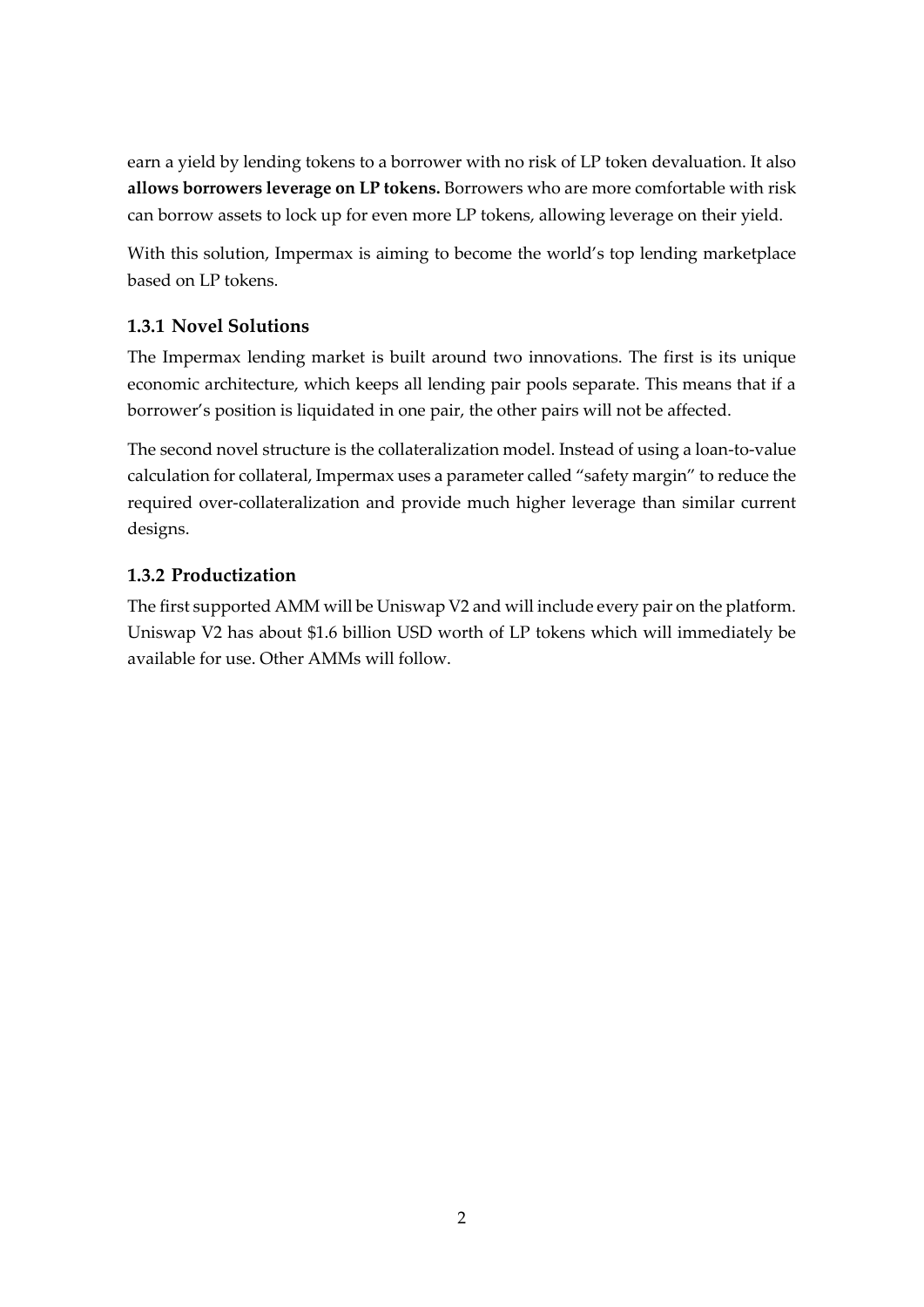## <span id="page-4-0"></span>**2 Architecture**

The architecture of the protocol and many smart contract design choices have been heavily influenced by Uniswap. The main reason is that this application will interact directly with the core of Uniswap V2, so we have decided to lay it out as an "extension" to it. Furthermore, Uniswap architecture has already been proven to work.

## <span id="page-4-1"></span>**2.1 Core and periphery**

The smart contracts are divided into core and periphery.

The **core** contains the main logic of the application, the state data, and the user's funds. The core contracts are low level, synthetic, versatile, and mostly permissionless and nonupgradable apart from a few parameters adjustable by the governance. These characteristics enable the core to safely secure the user's funds. However, the users won't be able to interact directly with the core contracts due to their low-level nature.

The **periphery** is a constellation of high-level contracts that allow the users to interact with the core. They will enable specific functionalities such as depositing tokens in the core, creating a simple loan, or creating a leveraged position on LP Tokens. But more importantly, they won't store any data. For this reason, users will be able to jump from an old periphery contract to a new one seamlessly since all their data and their funds are stored in the core. Third parties will be free to create new peripheral contracts to implement custom functionalities.



*This diagram shows a hypothetical layout for core-periphery contracts. Different versions of periphery contracts can coexist in the same ecosystem, and periphery contracts may be created even by third parties*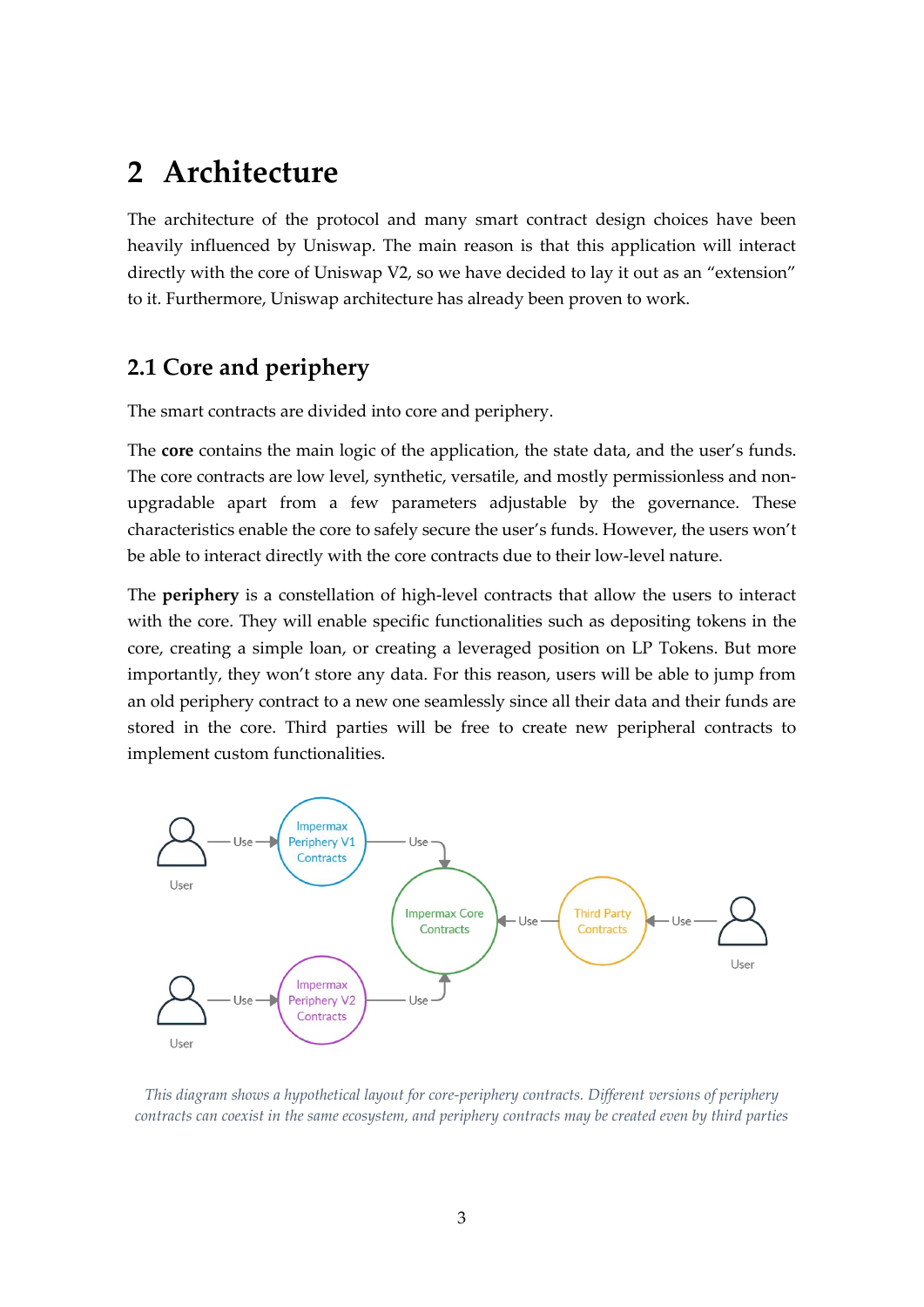Updating the core contracts to a new version would be a complicated process because it requires all the users to move their funds to a new core. Instead, updating the periphery contracts to a new version can be done easily because users using an older version will be able to interact with users using the new version since the core is the same.

This whitepaper will focus mainly on the core functionalities.

#### <span id="page-5-0"></span>**2.2 Impermax x Uniswap V2 core**

The core contracts are composed of a Factory, a Price Oracle, and many Lending Pools. Anyone can create a new Lending Pool through the Impermax Factory in a permissionless way. This is possible because all Lending Pools are isolated. If a borrower is liquidated in one Lending Pool, then the other Lending Pools will not be affected. Certain tokens like ETH will be borrowable in multiple Lending Pools. Lenders will be free to choose in which one they lend their ETH, and we should expect the ETH interest rate to be different across them. This is a great way for both borrowers and lenders to better manage their risks.



*This diagram shows how the Impermax x Uniswap V2 Core interacts with the Uniswap V2 Core*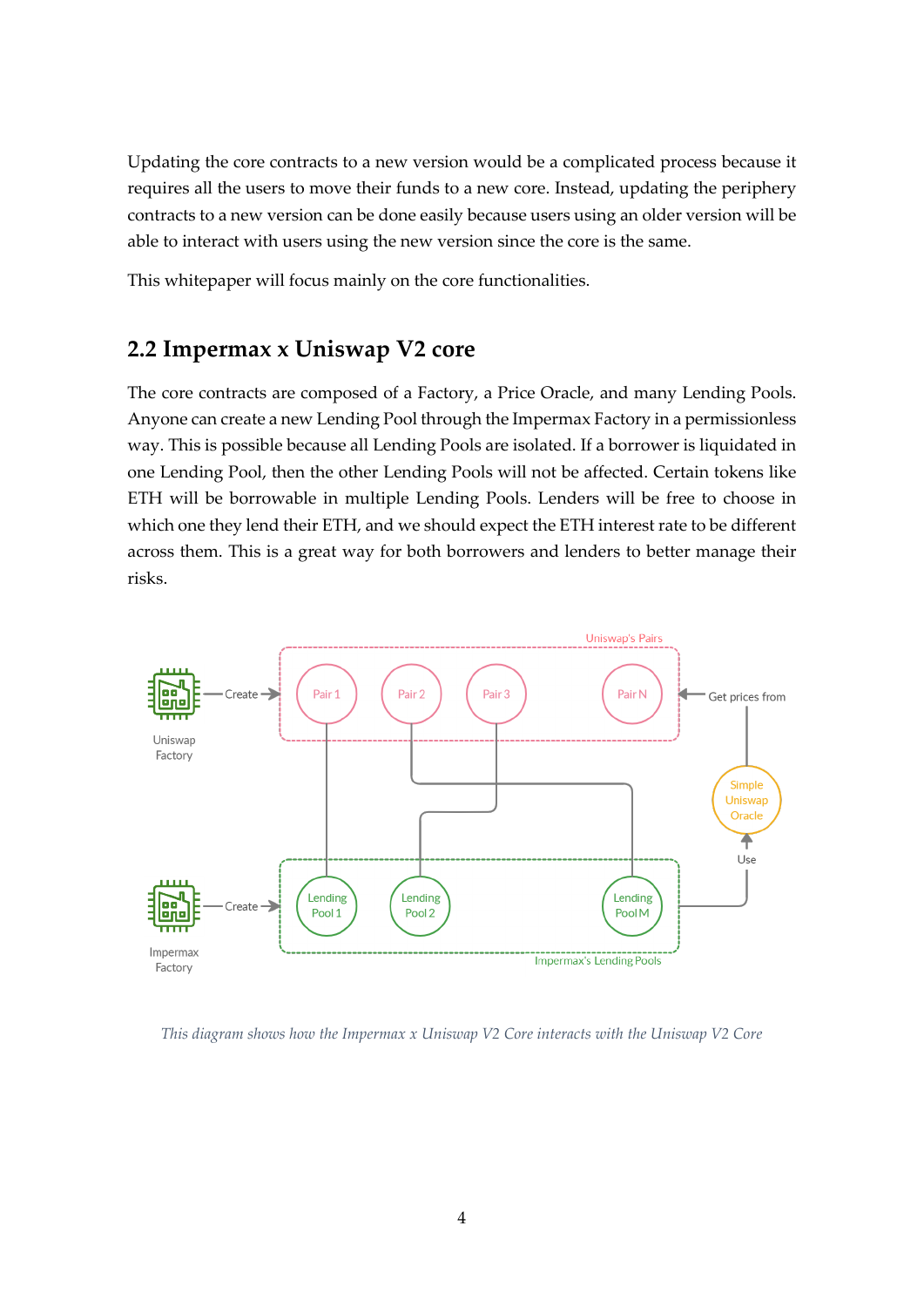## <span id="page-6-0"></span>**2.3 Lending Pool**

Each Lending Pool is associated with a Uniswap V2 Pair and for each Uniswap V2 Pair at most one Lending Pool can exist. Each Lending Pool contains three ERC20 contracts: Borrowable0, Borrowable1, and Collateral.



*This diagram shows the architecture of a lending pool and its connections. Each entity represents an ERC20 contract.*

Lenders can deposit in Borrowable0 and Borrowable1, respectively Token0 and Token1, which are the tokens swappable on the Uniswap V2 Pair. In exchange, they will receive an interest-bearing token. They will be able to exchange the interest-bearing token with the original one at any time assuming there is enough liquidity in the pool, otherwise they will have to wait until enough liquidity becomes available.

Borrowers can deposit the Uniswap LP token in the Collateral contract to create a loan. As explained earlier, all Lending Pools will be isolated so the Collateral can only be used to borrow the Token0 and Token1 of its own Lending Pool. The specific borrowing, liquidation, and collateralization mechanics are explained in sections 3.2 and 3.3.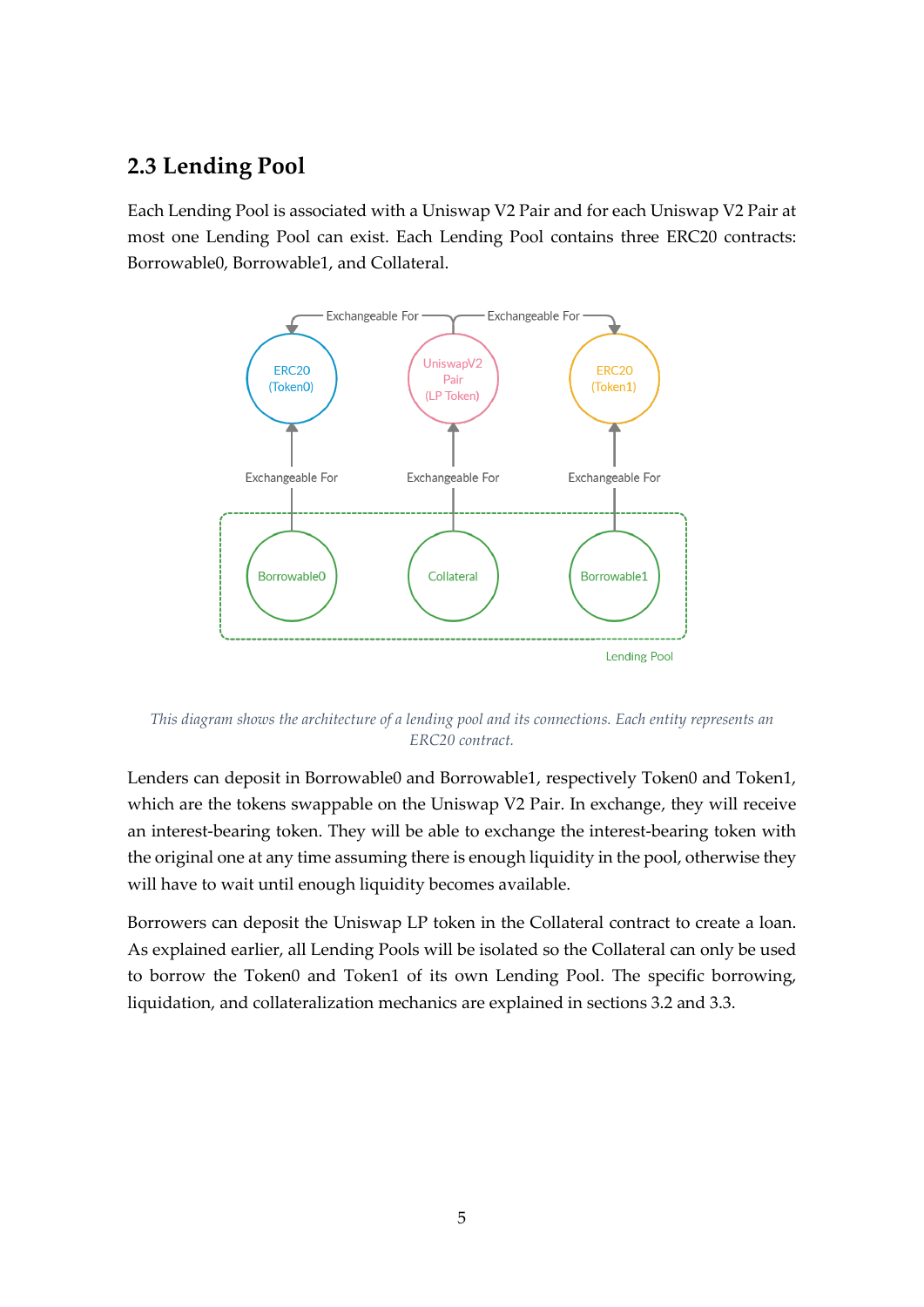## <span id="page-7-0"></span>**3 Mechanics**

## <span id="page-7-1"></span>**3.1 Factory**

The Factory is a singleton contract that serves as both generator and registry for Lending Pools. It is important also for governance as it stores the addresses of both the Admin and the Reserve Manager (more on this in section 3.6).

Each Lending Pool is associated with a unique Uniswap V2 Pair address, which can be used to retrieve information about that Lending Pool from the Factory. The Lending Pool creation process is completely permissionless. An uninitialized Lending Pool can be created by anyone by passing the address of the Uniswap V2 Pair to the Factory. Creating a new Lending Pool is a very simple process. However, due to some Ethereum gas constraints, it currently requires four steps (and four transactions):

- 1) creating Collateral
- 2) creating Borrowable0
- 3) creating Borrowable1
- 4) initializing the previously created contracts

The first three steps can be executed in any order, the fourth must follow as last. Applications are planned to streamline this process.

## <span id="page-7-2"></span>**3.2 Lending, Borrowing, and Liquidation**

The lending, borrowing, and liquidation mechanics are similar to those of other DeFi projects. In particular, they're inspired by Compound which is currently the largest decentralized lending protocol with 1.7 billion USD in outstanding loans [3]. The main difference from the other lending protocols is the isolation of the Lending Pools explained in section 2.2.

In short, a lender can deposit his tokens in the pools Borrowable0 and Borrowable1 in exchange for interest-bearing tokens. A borrower must first stake his LP tokens in the Collateral pool and then can require a loan of a certain amount of Token0 and Token1. The loan will be given to the borrower if at that moment there is enough liquidity in the Borrowable pools and if the LP tokens deposited by the borrower are more than the collateralNeeded calculated by the collateralization model. If at any point in time the collateral deposited by the borrower is less than the *collateralNeeded* the loan is in a liquidatable state. A liquidator can repay a liquidatable loan and receive in exchange the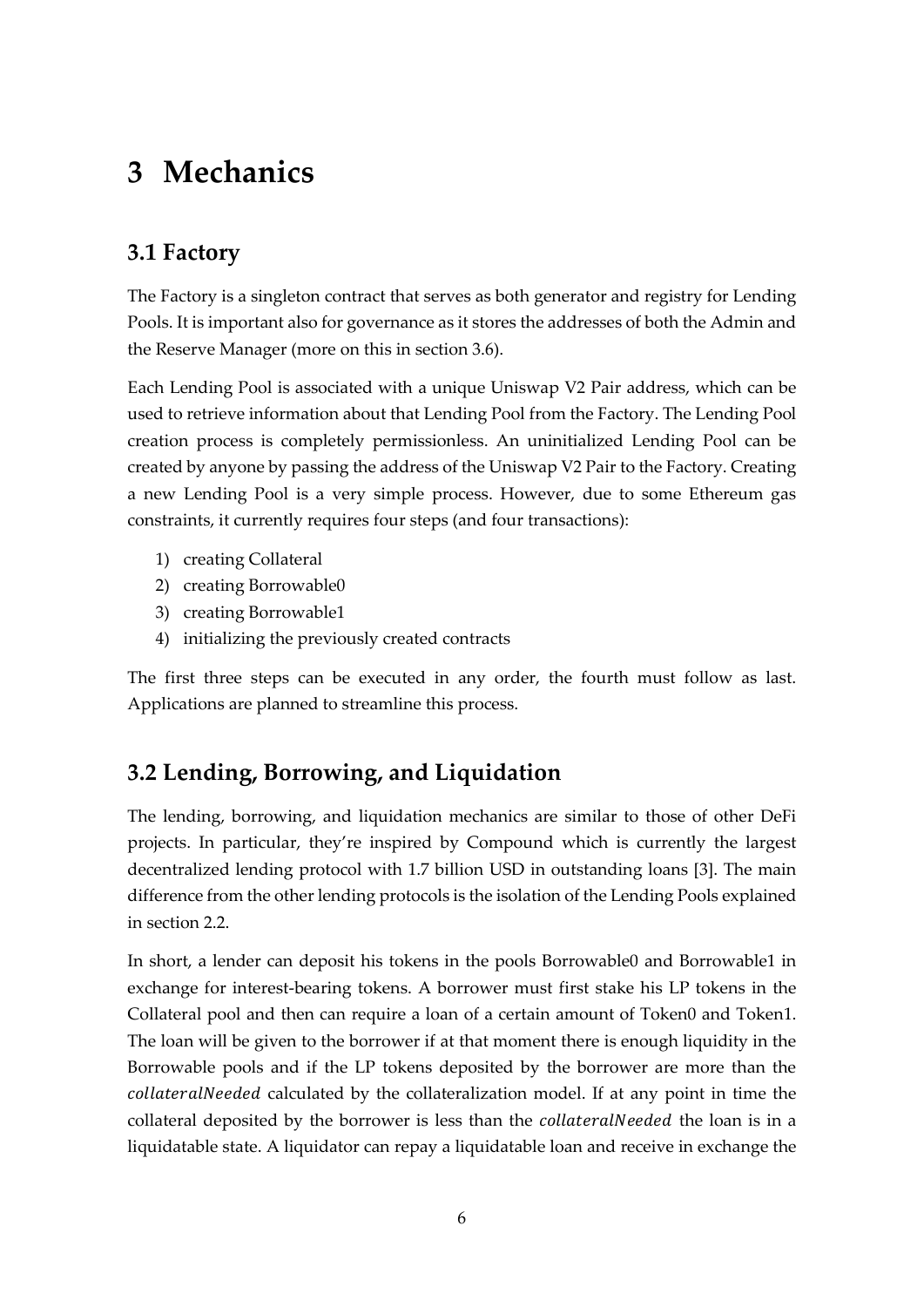equivalent value of the loan multiplied by *liquidationIncentive* in collateral seized from the borrower at the current market price. A lender can redeem his tokens at any time assuming there is enough liquidity in the Borrowable pool, otherwise, he will have to wait until enough liquidity becomes available. A borrower can redeem his LP tokens at any time as long as he leaves enough collateral in the pool to back an eventual loan he owes.

There are two kinds of fees that borrowers pay to lenders. The first,  $BORROW$   $FE =$ 0,1%, is a fixed one-time fee. The second is the interest that the loan accrues over time based on the interest rate model (more on this in section 3.4).

## <span id="page-8-0"></span>**3.3 Collateralization Model**

The collateralization model calculates the *collateralNeeded* for a loan to not go underwater if a price swing of  $safetyMargin$  happens on the Uniswap pair when the loan is in a not liquidatable state. In other words, we guarantee that if a loan is not liquidatable at a certain point of time, after a price swing of  $\mathfrak{safe}$  tyMargin the value of the collateral will still be enough to back the loan.

At any given point in time the value of a Uniswap LP token is backed 50% by Token0, and 50% by Token1, according to the market price on Uniswap. We use this property to create an optimal collateralization model for LP tokens.

Given:

- $amount_0$ , amount<sub>1</sub> number of Token0 and Token1 borrowed
- price<sub>0</sub>, price<sub>1</sub> how many LP Tokens are worth one Token0 and one Token1

We can calculate the value of the loan in LP Tokens:

$$
value_0 = amount_0 * price_0
$$
  

$$
value_1 = amount_1 * price_1
$$

And finally, calculate the amount of LP tokens needed:

collateralNeeded

$$
= \begin{cases} \left( value_0 * \sqrt{\text{safetyMargin}} + \frac{\text{value}_1}{\sqrt{\text{safetyMargin}}} \right) * liquidationIncentive, \quad value_0 \ge value_1\\ \left( \frac{\text{value}_0}{\sqrt{\text{safetyMargin}}} + \text{value}_1 * \sqrt{\text{safetyMargin}} \right) * liquidationIncentive, \quad value_0 < value_1 \end{cases}
$$

This is because, for the nature of the automated market maker, when Token0 in the pool goes up by *priceSwing* in comparison to Token1, *price*<sub>0</sub> goes up by  $\sqrt{p$ *riceSwing* and *price*<sub>1</sub> goes down by  $\sqrt{priceSwing}$ . We calculate what the value of the loan would be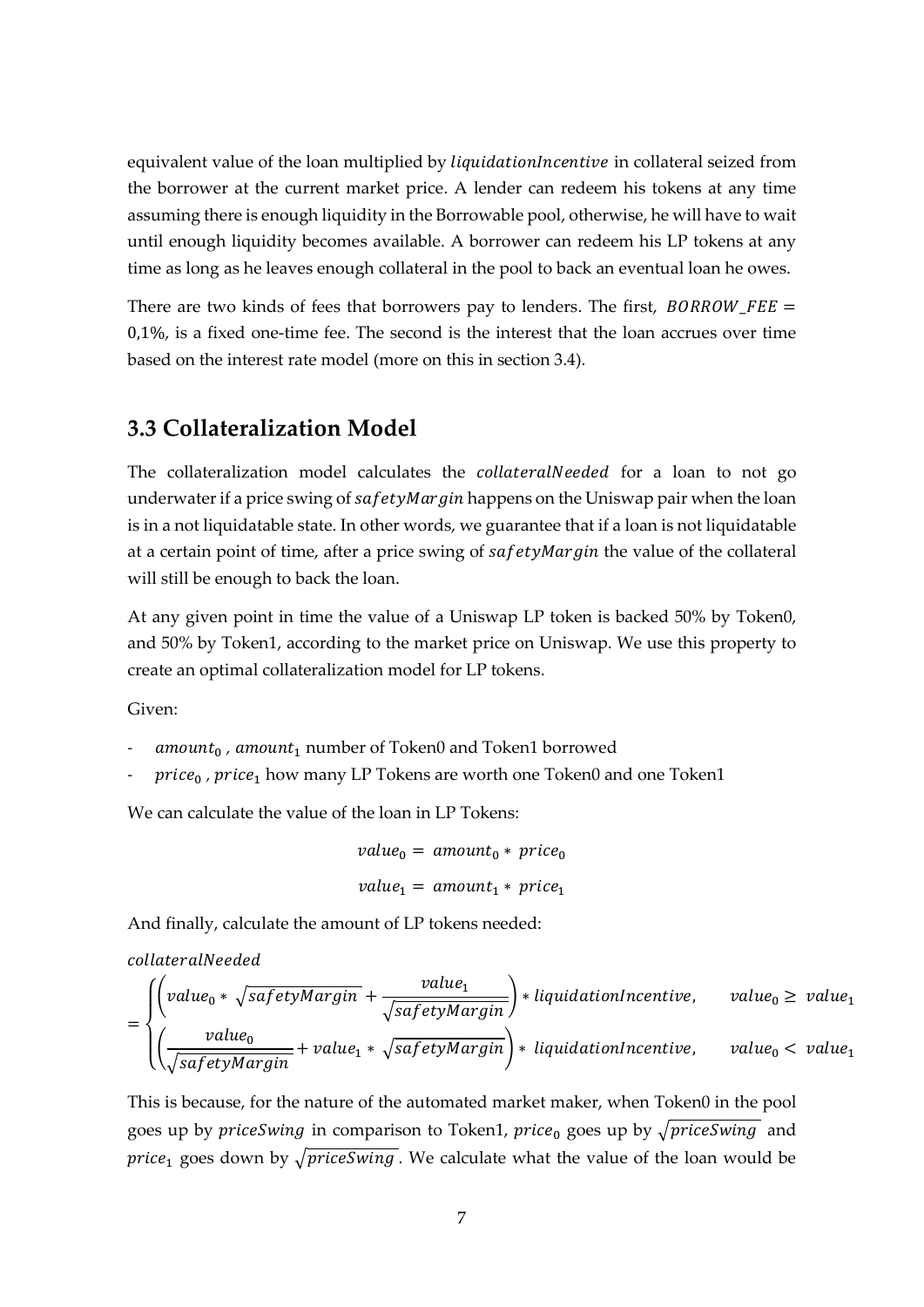after a certain price swing of  $safetyMargin$ , then we multiply by *liquidationIncentive* so that after the price swing the collateral will be enough to repay the loan and to pay the liquidator. We always calculate collateralNeeded based on the worst scenario. That is when the price goes up for the tokens for which the loaned value is greater.

By defining collateralFactor =  $\frac{(value_0 + value_1)}{collateralModel}$ collateralNeeded we can notice that using this collateralization model, the maximum *collateralFactor* can be achieved when  $value_0 =$ value<sub>1</sub>. In this case we call the loan **optimally collateralized**. In this specific scenario the loss of value of the collateral in comparison to the value loaned will coincide with the impermanent loss.

By default the value of *liquidationIncentive* is  $104\%$  and the value of safetyMargin is 250%. In other words, once a loan is liquidatable the ratio of prices can increase by up to 2.5x or decrease by 1 / 2.5x before the loan is undercollateralized. We use such a high safetyMargin because some low liquidity pairs may have a high volatility. However, these parameters can be tweaked for every specific Lending Pool by the governance (more on this in section 3.6).

In the following table, we show the  $maxLeverage = \frac{1}{100\% - \frac{1}{100\%}}$  $\frac{1}{100\% - collateralFactor}$  when the loan is optimally collateralized. Note that these leverages are at the limit, so a minimum price change would cause the loan to be liquidated.

| safetyMargin | liquidationIncentive |        | maxLeverage |
|--------------|----------------------|--------|-------------|
| 250%         | $104\%$              | 86.87% | 7.61x       |
| 200%         | 104%                 | 90.65% | 10.7x       |
| 175%         | $104\%$              | 92.51% | 13.4x       |
| 150%         | $104\%$              | 94.21% | 17.3x       |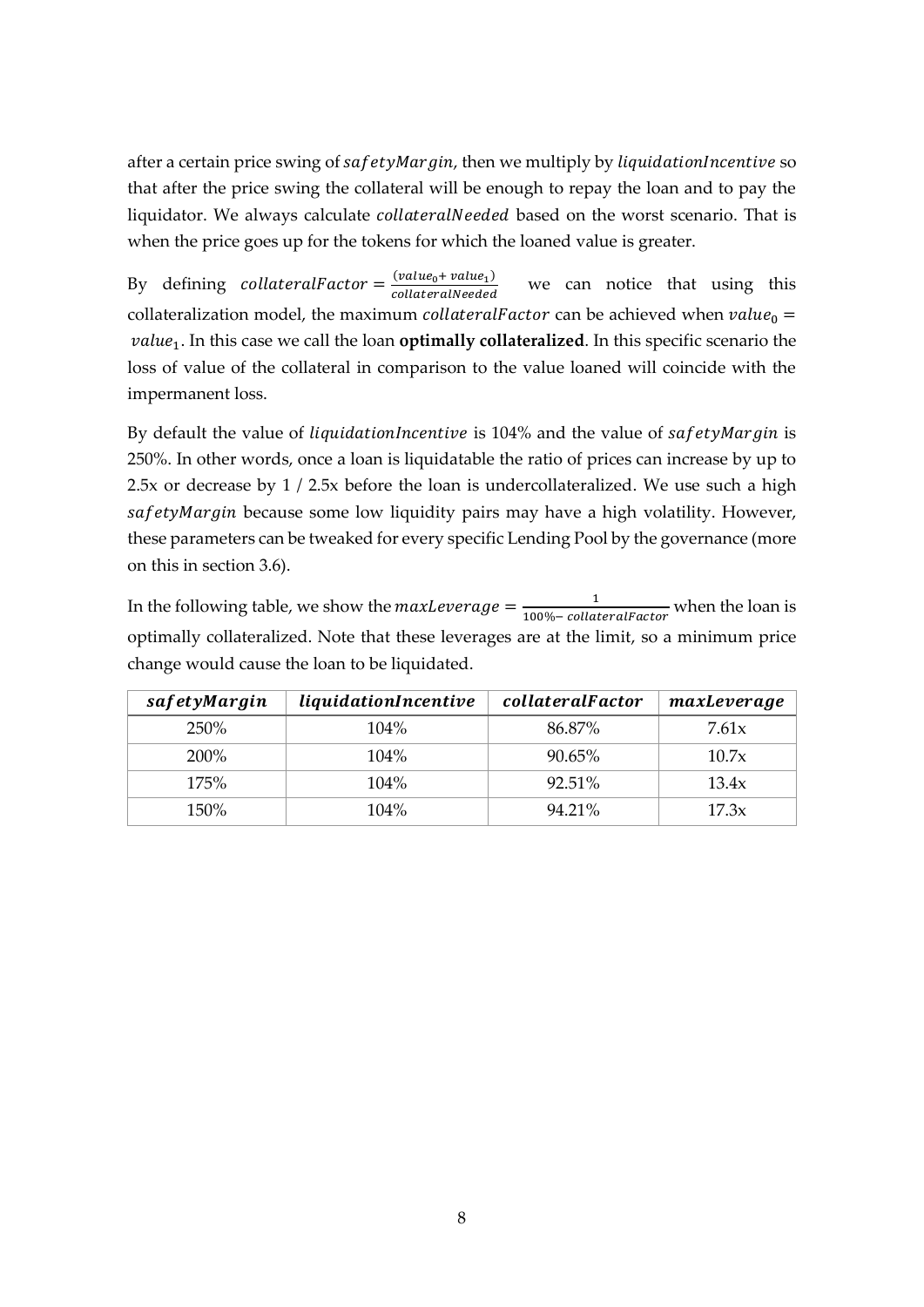### <span id="page-10-0"></span>**3.4 Interest rate model**



Each Borrowable pool will have its own interest rate model that acts independently from other Borrowable pools. Given the permissionless nature of the application and considering that for a governance system there may be too many pairs to be handled individually, we decided to opt for a **fully adaptive interest rate model**.

It is a kinked interest rate model with only one parameter adjustable by the governance: kinkUtilizationRate. Let us define borrowRate as the interest that is being accrued from the loans, *utilization Rate* as the percentage of funds deposited by the lenders that are utilized in loans, and *kinkRate* as a parameter dynamically set by the protocol. Then:

```
utilizationRate = 0\% \leftrightarrow borrowRate = 0
```

```
utilizationRate = kinkUtilizationRate \leftrightarrow borrowRate = kinkRate
```
utilizationRate =  $100\% \leftrightarrow borrowRate = kinkRate * 5$ 

When utilization Rate  $>$  kink Utilization Rate, kink Rate increases. When utilization Rate  $\kappa$  kinkUtilizationRate, kinkRate decreases. The speed at which the parameter kinkRate adjusts itself will be slower as *utilizationRate* is closer to  $kinkUltilizationRate$ . The rationale for this is that utilizationRate will eventually settle around kinkUtilizationRate and kinkRate will be the fair interest rate determined by the laws of supply and demand.

## <span id="page-10-1"></span>**3.5 Price Oracle**

The Price oracle is a singleton contract named SimpleUniswapOracle. It is a price oracle based on Uniswap's TWAP (Time Weighted Average Price). It has been designed with particular attention to simplicity and gas costs, and in such a way that also other DeFi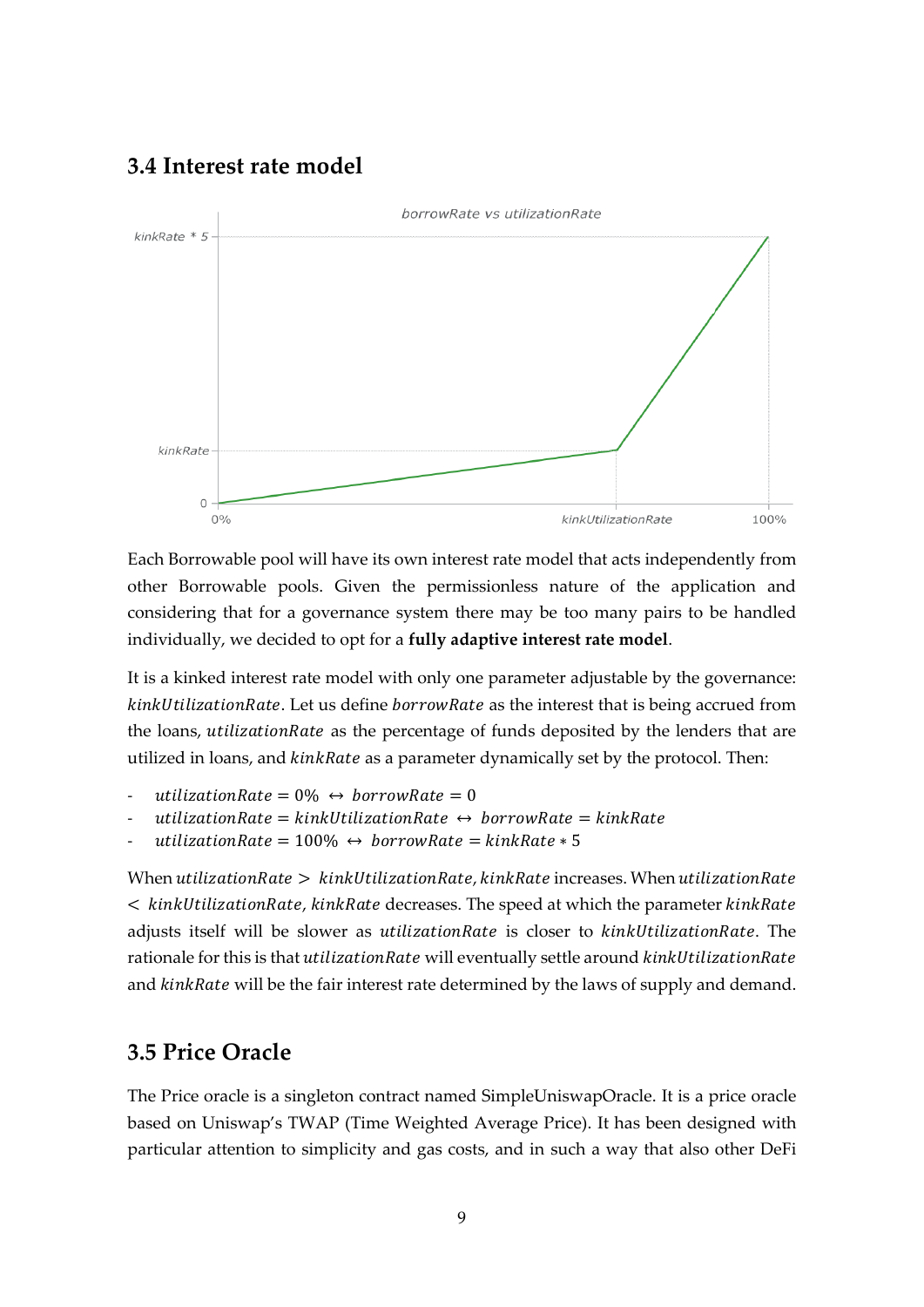projects will be able to reuse it. While numerous alternative price oracle solutions are available, this TWAP solution allows the platform to remain highly automated and permissionless. Anyone can create a new Lending Pool containing an arbitrary combination of assets, so traditional oracles that require manual set-up of new pairs won't work. The best way to guarantee support for all pairs on Uniswap is to draw the prices from Uniswap itself.

For each pair, Uniswap V2 stores the cumulative price that is the sum of the spot price at each second in the history of the contract. By sampling the cumulative price at two points in time it is possible to calculate the TWAP between those two points by dividing the difference of the accumulators by the time elapsed.

SimpleUniswapOracle guarantees that the price is always calculated over an interval longer than  $MIN_T = 1$  hour. Every time that the price of a pair is retrieved, the oracle saves the current accumulator in a state variable so that it can be used to calculate the TWAP in future interactions. For an in-depth explanation of how the oracle works refer to this article: https://simonerigolon.medium.com/a-simple-and-fully-decentralized-priceoracle-based-on-uniswap-for-defi-cc70807240f2

#### **3.5.1 Price freshness and security considerations**

Price oracles have been exploited many times by malicious actors attacking DeFi applications. Our main focus in the building of this price oracle is the safety of the funds of our users. A price oracle can bring a security issue to a DeFi application when it reports a price that is different from the market price.

The price of an oracle is more easily manipulated in the short term. Many DeFi attacks in the past leveraged the possibility for certain price oracles to be manipulated. Uniswap TWAP resolves this problem because a malicious actor would need to manipulate the price for the whole duration of the interval used for the TWAP. In our case, that duration is at least  $MIN_T = 1$  hour.

Using TWAP has a drawback: the price is less fresh. Since the TWAP is an average of the prices, it is expected to always be a bit different from the real market price. However, that difference won't have a big impact under normal circumstances. Even if the price was not updated for several hours or days the price given by the TWAP would still be a price that occurred at some given point in time since the last update, so it is a price that the price oracle could have returned at some point even if it was returning accurate prices. If a user needs a fresher price to do an operation, he can manually update the oracle before doing that operation.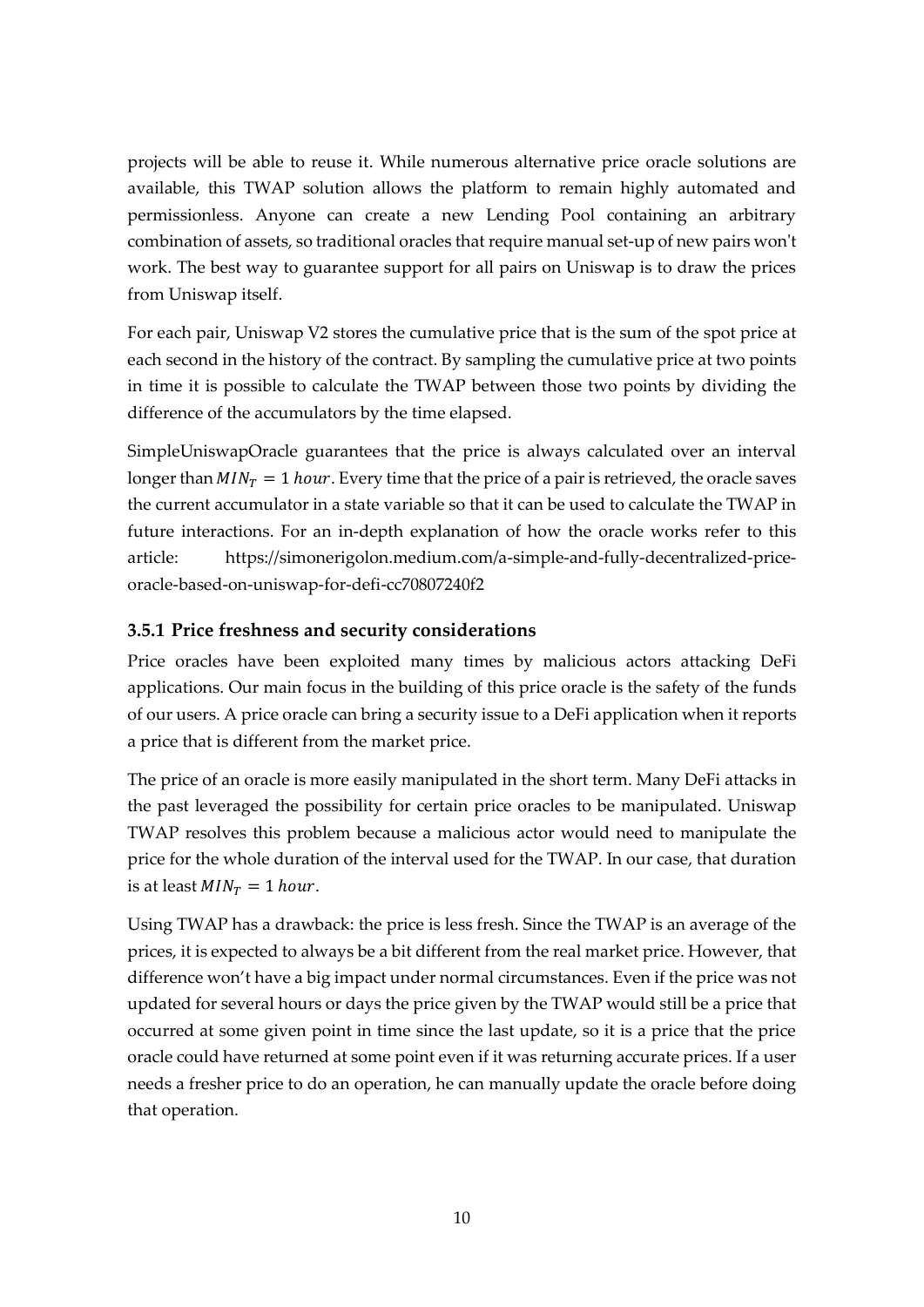A concerning scenario would be the one in which the market price differs from the TWAP by more than safetyMargin. In this case, a malicious actor could take a loan of value greater than the collateral that he deposited, and so he would be able to steal the difference in value. Such a scenario is unlikely to happen. However, we could manually update the oracle when the TWAP differs from the market price by a certain margin. This will guarantee that the scenario described above will never happen.

### <span id="page-12-0"></span>**3.6 Governance**

The core of Impermax x Uniswap V2 is permissionless, non-upgradable, and built with a minimal governance philosophy. The idea is that the protocol would be self-sufficient even without an active governance. However, the governance system will be able to optimize the protocol by adjusting a few parameters.

The rights of the protocol and all future Impermax Finance's products will be controlled by the IMX token holders. They will be able to vote to govern the protocol and will be rewarded with a share of the profits generated by it. The protocol profits are stored in the reserves and can be withdrawn by the IMX token holders through the governance system.

| Name                 | Default                                      | Constraints        | Description                                                                     |
|----------------------|----------------------------------------------|--------------------|---------------------------------------------------------------------------------|
| Factory              | parameters shared by all<br>Lending Pools    |                    |                                                                                 |
| admin                |                                              |                    | is the only address with the<br>permissions required to change<br>any parameter |
| reserveManager       |                                              |                    | is the address enabled to<br>withdraw from the reserves of<br>any Lending Pool  |
| <b>Borrowable</b>    | parameters adjustable for each<br>Borrowable |                    |                                                                                 |
| reserveFactor        | 10%                                          | $\in$ [0%, 20%]    | explained in the following<br>section                                           |
| kinkUtilizationRate  | 70%                                          | $\in$ [70%, 90%]   | explained in section 3.4                                                        |
| Collateral           | parameters adjustable for each<br>Collateral |                    |                                                                                 |
| safetyMargin         | 250%                                         | $\in$ [150%, 250%] | explained in section 3.3                                                        |
| liquidationIncentive | 104%                                         | $\in$ [101%, 105%] | explained in section 3.3                                                        |

#### **3.6.1 Parameters**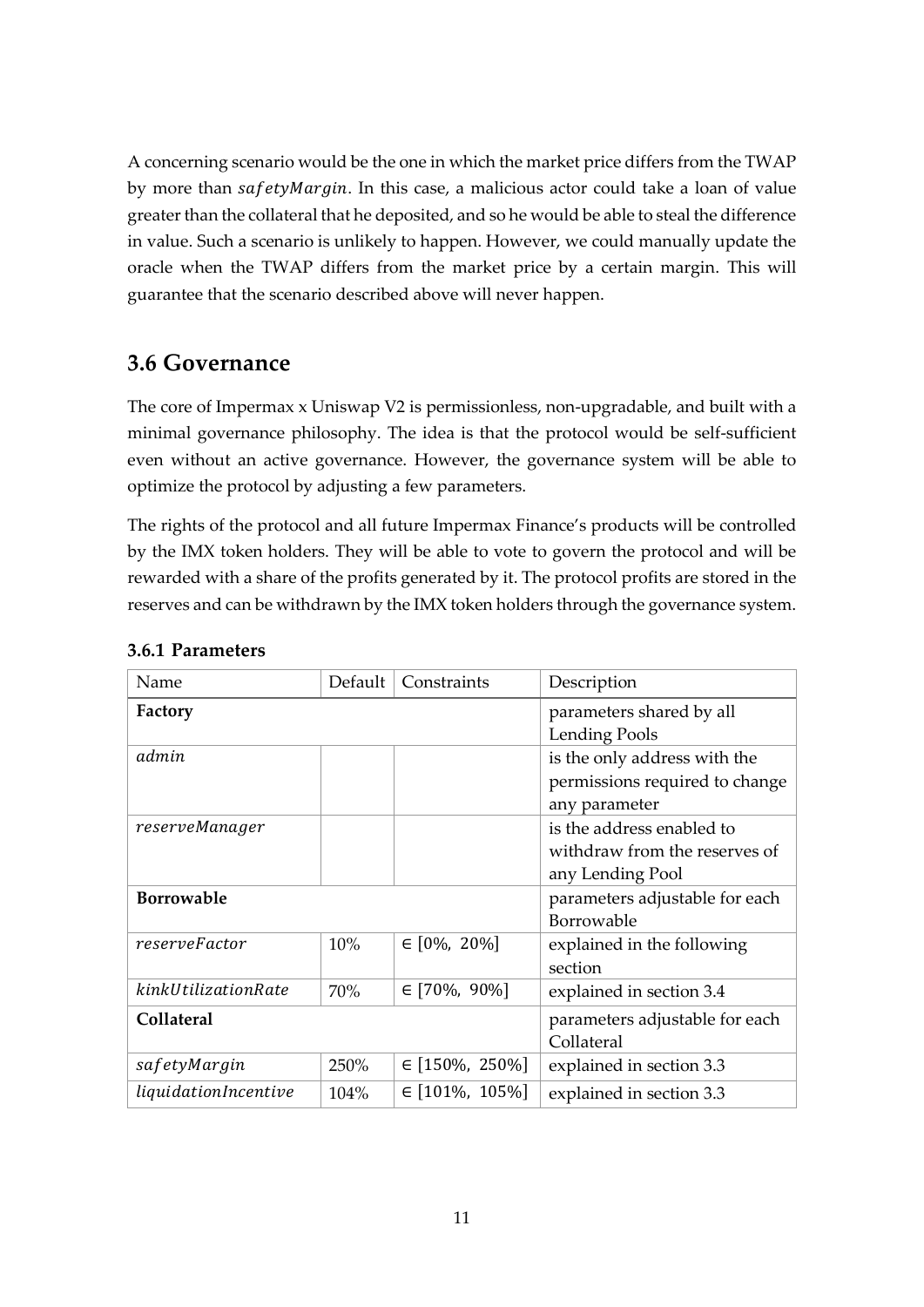#### **3.6.2 Profit and reserves**

The protocol generates profit through the BORROW\_FEE and through the interest rate. That profit is divided by the lenders and the protocol. A percentage of the profit defined by reserveFactor will be kept in the Borrowable reserves. The rest of the profit will be accrued to lenders by inflating the value of the interest-bearing token.

The governance can set the address of the *reserveManager* which will be able to withdraw tokens from the reserves at any time. The reserve management strategy is at the complete discretion of the governance. Reserves may remain untouched in view of unexpected future expenses or they may be withdrawn regularly in order to distribute the profit to the stakeholders.

## <span id="page-13-0"></span>**3.7 Flash Borrows and Flash Liquidations**

In DeFi a flash loan is a loan that must be repaid by the end of the atomic transaction [4]. Flash Borrows and Flash Liquidation are kinds of flash loans functionalities. As mentioned in the Protocol Architecture chapter, many design and implementation choices have been influenced by Uniswap V2. The implementation of Flash Borrows and Flash Liquidations is similar to that of Uniswap V2 Flash Swaps [5].

#### **3.7.1 Flash Borrows**

When a borrower requires a loan, the protocol optimistically sends him the funds and then it makes a call to an optional user-specified callback contract. Once the callback is completed, the protocol checks that the borrower has either repaid the loan or has enough collateral to back that loan. If not, the transaction will revert. As for a normal borrow, a Flash Borrow is subject to a  $BORROW$   $FEE = 0.1\%$ .

#### **3.7.2 Flash Liquidations**

When a liquidator wants to liquidate a loan, he first declares the borrower and the size of repayment he intends to make. The protocol optimistically sends him the funds and then it makes a call to an optional user-specified callback contract. Once the callback is completed, the protocol checks if the liquidator actually repaid the loan by the amount that he initially declared. If not, the transaction will revert. A Flash Liquidation is subject to no fees.

#### **3.7.3 Flash Borrows implications**

Flash Borrows enable flash loans for each borrowable token, with a fee of 0,1%. They facilitate features such as LP Token leveraging. For example, let's say that a liquidity provider owns some LP Tokens for a value of 100, and he intends to achieve a 5x leverage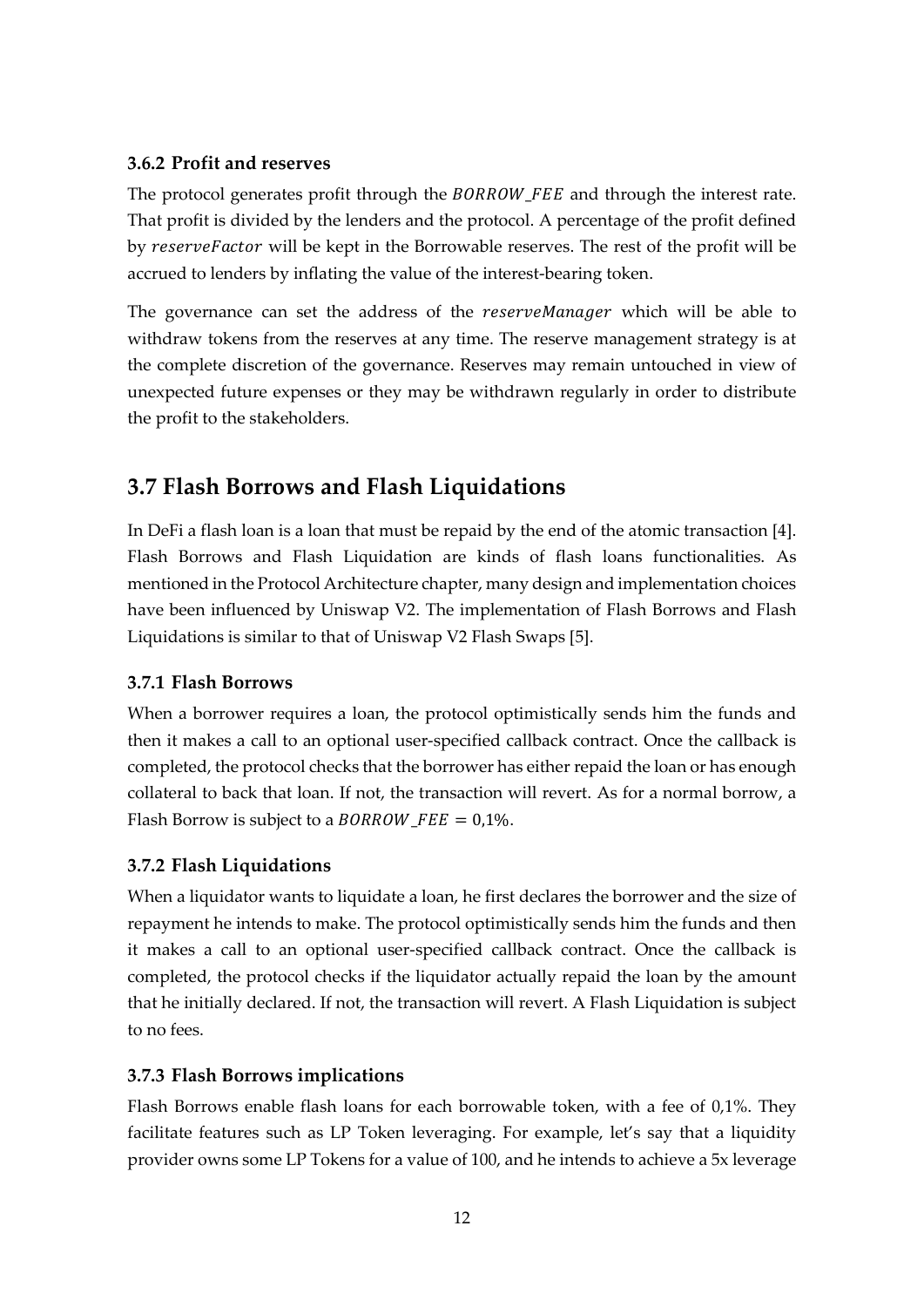on his initial position. He can create two Flash Borrows. The first is of Token0, the second of Token1, both of value 200. Then he can exchange his Token0 and his Token1 on Uniswap for an amount of LP Tokens of value 400. Finally, he can deposit all his LP Tokens as collateral so that they guarantee the loans he just requested. All this will happen in the same atomic transaction. At the end, the liquidity provider will hold 5 times the LP Tokens that he had initially and so he will have reached the desired leverage.

#### **3.7.4 Flash Liquidations implications**

Flash Liquidations are a functionality designed to facilitate the job of the liquidators. The idea is that they will be able to liquidate liquidatable loans without owning any token. If a liquidator wants to liquidate a loan, he can first obtain the LP Tokens through the Flash Liquidation functionality. Then he can swap them on Uniswap in order to obtain the amount needed to repay the loan. Finally, he will repay the loan and keep the tokens leftover for himself. This functionality is very important for the economic stability of the protocol as it allows anyone to act as a liquidator.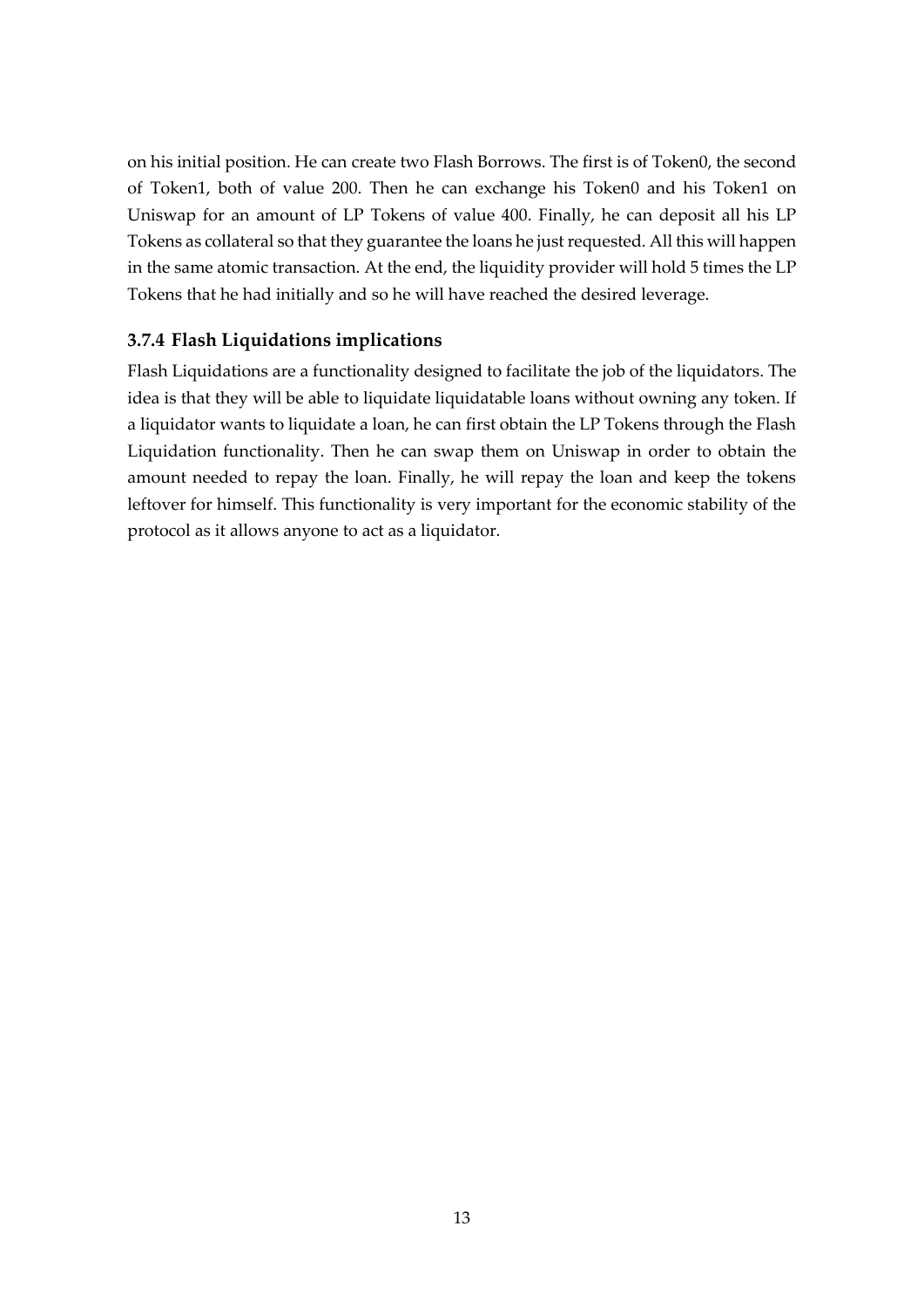## <span id="page-15-0"></span>**4 Summary**

Impermax provides a robust, permissionless market for lending and borrowing against AMM LP tokens. The system offers far-reaching benefits to decentralized finance. It creates a new way to participate in the liquidity providing market: lending assets to LP token holders in order to earn interest. In this way, lenders can earn yields from AMMs with no exposure to impermanent loss. This is a powerful way to reduce risk.

At the same time, the system allows borrowers to re-invest borrowed tokens to create leverage on their holdings. This is a powerful way to increase potential rewards, along with increased risk.

In this way, Impermax creates economic efficiencies across the entire AMM industry by allowing users to choose the level of risk and reward that they desire, no matter what assets they hold. It also opens up billions of USD in value for useful purposes that would otherwise be locked in unusable LP tokens.

Impermax is the first protocol to have a collateralization model completely based on LP tokens. This model allows much higher leverage than competing protocols, with better liquidation thresholds.

Impermax is built to be a self-sufficient decentralized platform with built-in price determination, user-created lending pools, and minimal governance. After the launch of Impermax x Uniswap V2, the system will expand to support all major AMMs.